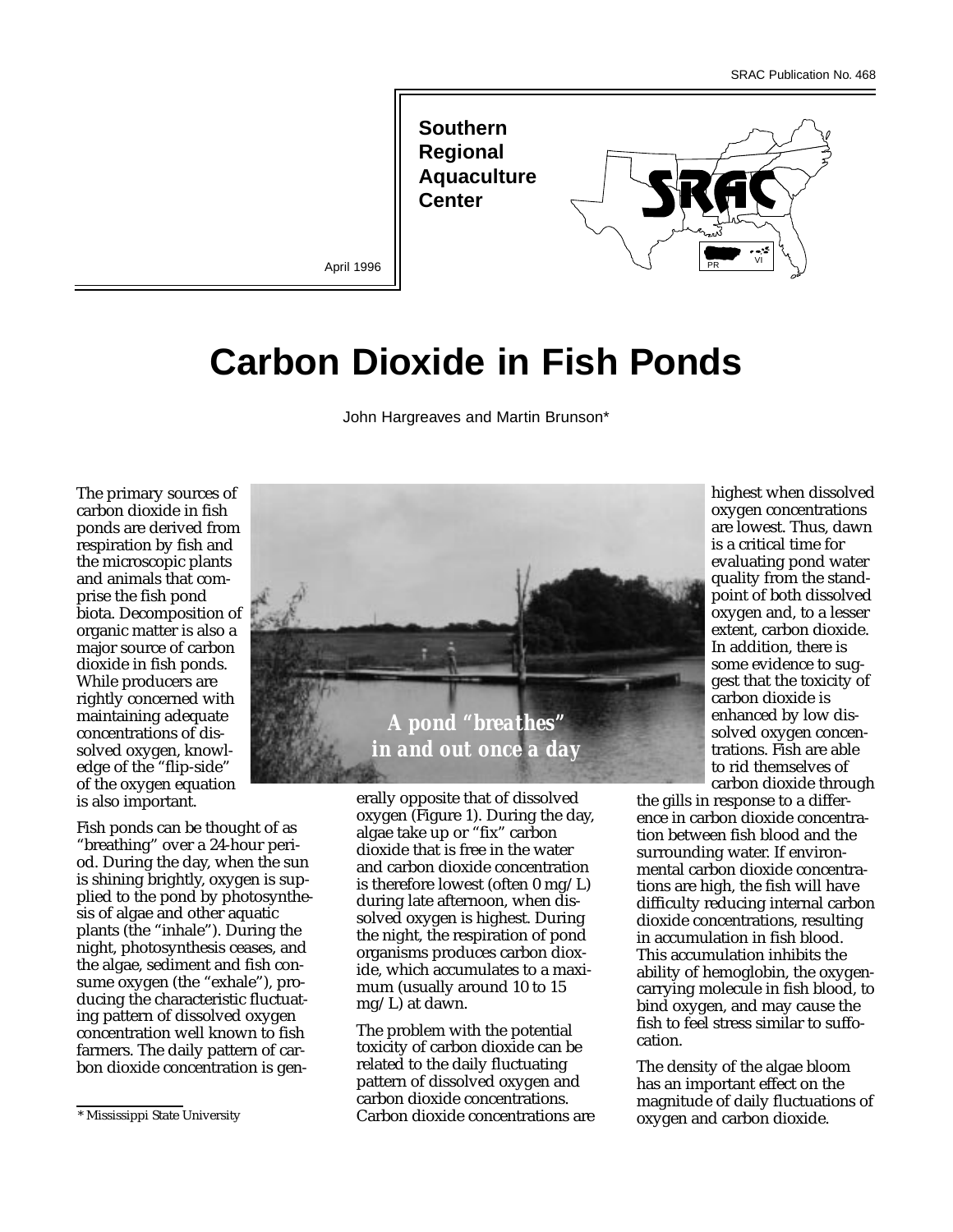

*Figure 1. The daily cycle of oxygen and carbon dioxide in a fish pond.*

Oxygen and carbon dioxide concentrations in ponds with a light algae bloom will not fluctuate very much between early morning and late afternoon, analogous to "shallow breathing." In ponds with a thick, dense algae bloom, fluctuations are more extreme, analogous to "deep breathing." Carbon dioxide problems are therefore more likely as the thickness of the bloom increases.

#### **Carbon dioxide problems most likely in summer**

Over an annual cycle, carbon dioxide concentrations are maximum during winter and minimum during summer. However, carbon dioxide is rarely a problem in winter because dissolved oxygen concentrations are usually well above saturation levels. Occasionally during the winter fish may appear to swim listlessly near the surface as if they were "under the influence," possibly due to elevated carbon dioxide levels. Such a condition may arise after a period of extremely calm and cloudy weather, but quickly passes once sunny or windy weather returns.

Summer is the time of year when carbon dioxide is most likely to be a problem in fish ponds. Warm water temperatures increase the metabolism of all pond organisms and therefore respiration rates are high. It is also a time of year when feeding rates are high. The decomposition of wastes generated by large quantities of organic matter added to fish ponds in the summer requires large quantities of dissolved oxygen and produces large quantities of carbon dioxide. During the summer, carbon dioxide concentrations are lower than during winter, but dissolved oxygen concentrations are often critically low. Fortunately, summer is also the time of year when ponds are aerated frequently. In addition to supplying critical dissolved oxygen, vigorous aeration will drive off some proportion of the carbon dioxide produced in the pond.

### **Measure pH to estimate carbon dioxide**

Carbon dioxide can be measured directly with standard test kits. Alternatively, measurement of pH can be used to estimate carbon dioxide concentration because carbon dioxide acts as an acid in water. As carbon dioxide is added during the night, pH will decline. (Conversely, when carbon dioxide is removed during the day, pH will increase.) There are

important interrelationships between carbon dioxide, pH and total alkalinity. Knowing pH and total alkalinity will allow the estimation of carbon dioxide. Estimation of carbon dioxide by pH measurements is plagued by difficulty in obtaining an accurate pH measurement. Litmus paper, drop counting test kits, and various probes with meters have been used with varying success. The selection of measurement devices for pH is largely a situation in which "you get what you pay for." For example, pH pens are inaccurate, particularly if not calibrated correctly, and do not compensate for changes in temperature. Some scientific supply houses now sell narrow-range litmus paper which allows for low-cost, rapid estimation of pH.

## **Graphical estimation technique is easy**

A simple graphical technique for estimating carbon dioxide concentration is presented in Figure 2.

The first step is to determine the total alkalinity of the pond water using a standard test kit. Next, determine the pH from a water sample collected without splashing or bubbles. Draw a straight line up from the pH value to the curved line representing the total alkalinity value closest to that of the pond (Step 1). Now extend another straight line to the lefthand axis, indicating the free carbon dioxide concentration (Step 2). The straight line extending across from 20 mg/L represents a "critical" concentration, above which carbon dioxide may be a problem. Therefore, using the chart, a set of "critical" pH values can be determined for ponds with different total alkalinity (Table 1). In general, water can hold more carbon dioxide as temperature declines, although differences in temperature are less important than differences in total alkalinity and thus, for practical purposes, application of some kind of temperature correction is not necessary for estimation of carbon diox-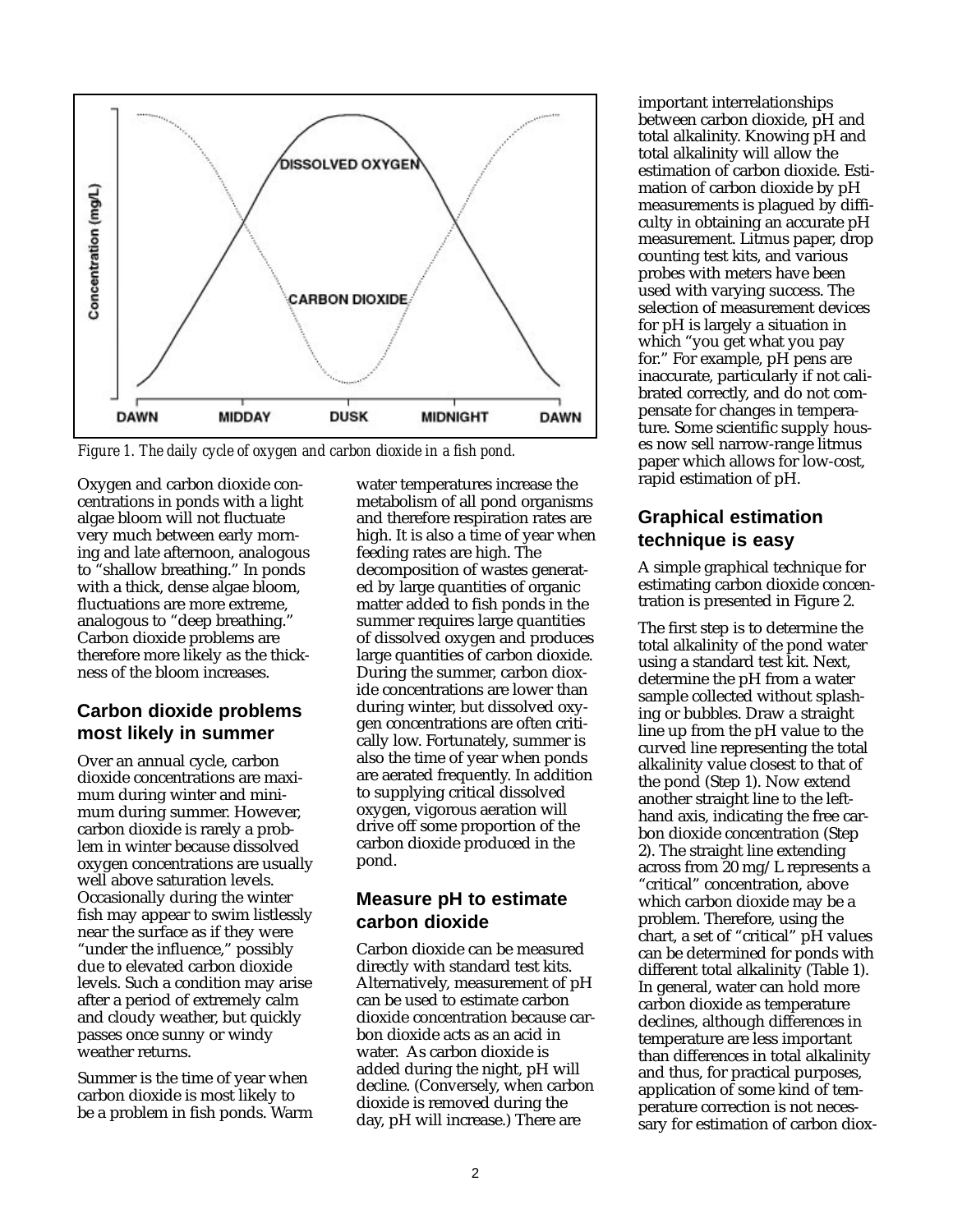

*Figure 2. A graphical technique for estimation of carbon dioxide concentration.*

| Table 1. Critical pH values at a given level of alkalinity. |                                                             |  |  |
|-------------------------------------------------------------|-------------------------------------------------------------|--|--|
| Total alkalinity (mg/L as CaCO3)                            | Carbon dioxide may be a problem<br>at a pH value less than: |  |  |
| 50                                                          | 6.7                                                         |  |  |
| 75                                                          | 6.9                                                         |  |  |
| 100                                                         | 7.0                                                         |  |  |
| 125                                                         | 7.1                                                         |  |  |
| 150                                                         | 7.2                                                         |  |  |

ide. Figure 4 on page 6 is a blank graph that can be photocopied and used on the farm.

The graphic and the table indicate that carbon dioxide is more likely to be a problem as alkalinity increases. However, alkalinity provides "buffering capacity" to pH changes caused by carbon dioxide and pH is therefore unlikely to fall to such critical levels. The pH of most ponds at dawn is usually between 7.5-8. Carbon dioxide in ponds with low alkalinity (20 to 50 mg/L as  $CaCO<sub>3</sub>$ ) may cause the pH to fall to the lower limits of the range for optimum fish growth and production.

The potential for carbon dioxide problems can be evaluated by a simple, "quick-and-dirty" method. Collect a bucket of water and measure the pH. Put an airstone in the bucket and run air through the water for about 30 minutes. If the pH increases by more than one pH unit, then carbon dioxide may be a problem.

## **Carbon dioxide is an unusual problem in fish ponds**

In general terms, carbon dioxide is rarely a cause for concern in fish ponds with sufficient alkalinity. There are a few specific circumstances or scenarios in which carbon dioxide may be a problem, such as the period following the crash of an algae bloom or the application of an algicide, such as copper sulfate. Large quantities of organic material derived from dead plankton are quickly decomposed, reducing oxygen and increasing carbon dioxide. Again, emergency aeration practices serve the dual role of supplying oxygen and reducing carbon dioxide.

Under certain circumstances, carbon dioxide can be a problem in ponds deeper than 4 or 5 feet, such as in so-called combined watershed/levee ponds. Deep ponds may "stratify" or develop layers of relatively lighter,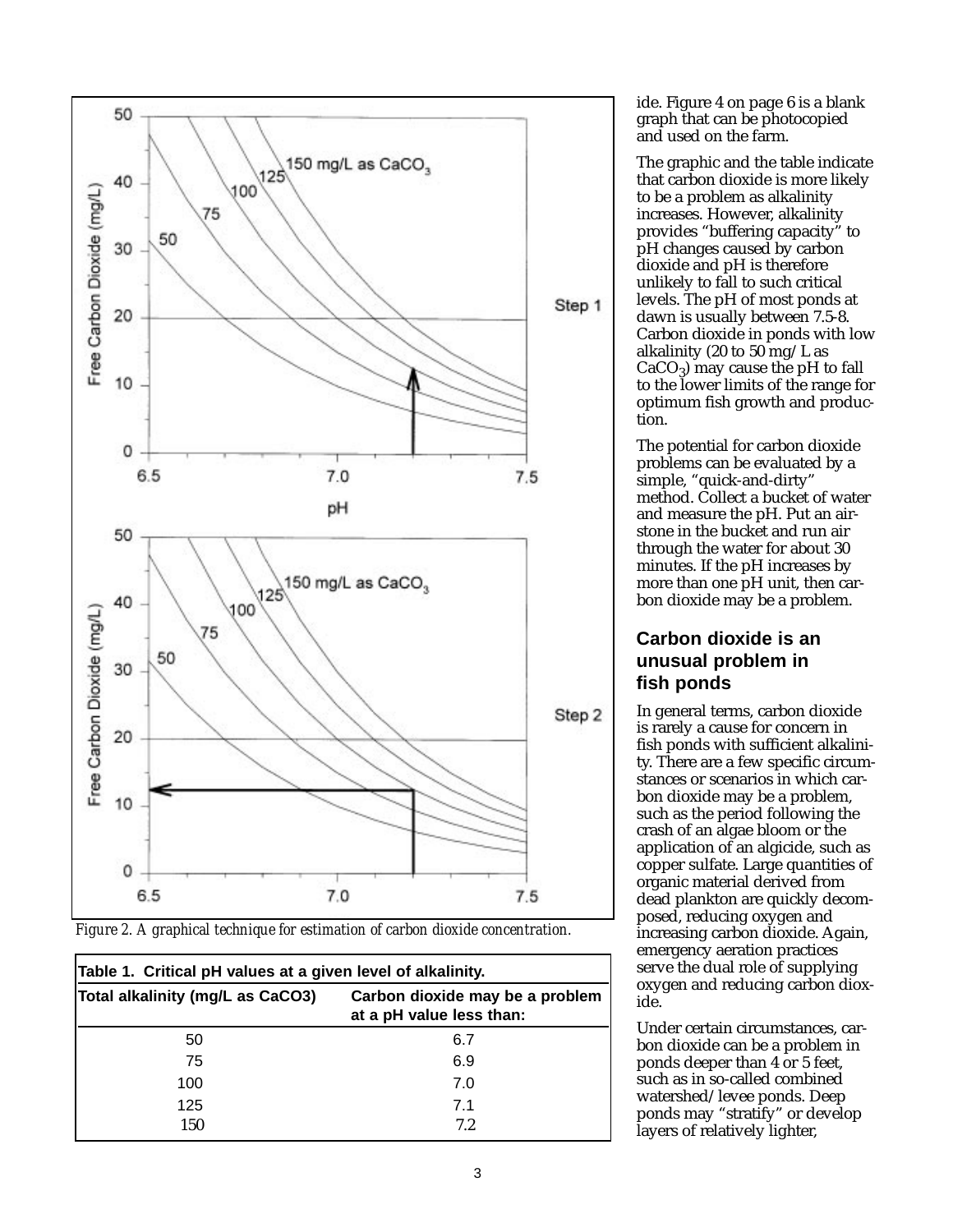warmer, oxygen-rich water overlaying layers of relatively more dense, cooler, stagnant (and carbon dioxide rich!) water. In ponds that have not been aerated or mixed for several weeks during warm and relatively calm weather, strong sustained winds or vigorous aeration can cause ponds to "roll over" and mix deep water with surface water, thereby increasing carbon dioxide concentration throughout the water column. During the summer, when carbon dioxide is most likely to be a problem, ponds are typically aerated through the night. Although deep ponds may stratify and destratify daily, water currents established by aeration and wind blowing over the water surface usually keep the water column well-mixed and, as a result, carbon dioxide problems rarely occur.

Carbon dioxide may accumulate when fish are held at high density, such as in live-cars, hauling tanks or crowded in front of aerators during low oxygen episodes. Even though carbon dioxide levels may rise dramatically, the problem can usually be alleviated by aeration, which adds oxygen while driving off some carbon dioxide.

## **Chemical treatment is a temporary solution**

Carbon dioxide can be removed by chemical treatment of pond water with liming agents such as quicklime, hydrated lime or sodium carbonate (Table 2). These liming agents chemically react directly with carbon dioxide, resulting in reduced carbon dioxide and increased alkalinity and pH. Agricultural lime will not chemically remove carbon dioxide from pond waters.

In order to calculate the amount of a particular liming agent to apply to a pond, the following generalized formula can be used. Alternatively, consult Figure 3 for a quick, graphical estimation of quicklime treatment requirements for a given pond size.

factor from table

- x carbon dioxide concentration  $(mg/L)$
- x pond area (acres)
- x average depth (ft)
- pounds of liming agent to add

For example, the amount of hydrated lime required to treat a 10-acre pond with an average

| waters.              |                                 |               |                                                                                                                     |
|----------------------|---------------------------------|---------------|---------------------------------------------------------------------------------------------------------------------|
| <b>Liming Agent</b>  | Chemical<br>formula             | <b>Factor</b> | Comments                                                                                                            |
| Quicklime            | CaO                             | 3.45          | -caustic (protect skin and eyes)<br>-potential for high pH<br>-relatively low solubility                            |
| <b>Hydrated lime</b> | $Ca(OH)_2$                      | 4.57          | -caustic (protect skin and eyes)<br>-potential for high pH<br>-relatively low solubility<br>-relatively inexpensive |
| Sodium carbonate     | Na <sub>2</sub> CO <sub>3</sub> | 6.48          | -safe<br>-low potential for high pH<br>-relatively high solubility<br>-quick reaction with carbon<br>dioxide        |

**Table 2. Liming agents able to remove carbon dioxide from pond** 

depth of 4 feet and a carbon dioxide concentration of 20 mg/L is  $3.45 \times 20 \times 10 \times 4 = 2,760$  pounds or approximately 1.4 tons. Treatment of the same pond with sodium carbonate would require 5,184 pounds or 2.6 tons. Clearly, large quantities of liming materials are required to chemically treat a carbon dioxide problem.

At best, treatment with liming agents represents a temporary solution. Once carbon dioxide is consumed by reaction with liming agents, additional carbon dioxide may accumulate because treatment of ponds with liming agents does not address the root cause of a presumed carbon dioxide problem. In ponds receiving feed at very high rates (>100 lbs/acre per day) or in which rapid decomposition occurs following an algae crash, treatment with a liming agent does not affect the rate of carbon dioxide production and thus represents a temporary, "band-aid" solution.

Perhaps a more serious consequence of chemical treatment of carbon dioxide problems is related to pH, which may exceed 10 in poorly buffered (low alkalinity) waters following treatment with certain liming agents (such as quicklime and hydrated lime). High pH causes a shift towards a greater proportion of the more toxic form of ammonia. Consequently, a well intended application of certain liming agents to "treat" what is thought to be a carbon dioxide problem can result in a very stressful environment for fish.

#### **The bottom line**

Application of chemicals to treat a carbon dioxide "problem" is likely to be of limited, temporary benefit. Aeration and mixing are the most effective available mechanical methods for the management of carbon dioxide and dissolved oxygen. Vigorous aeration accelerates the diffusion of carbon dioxide out of water and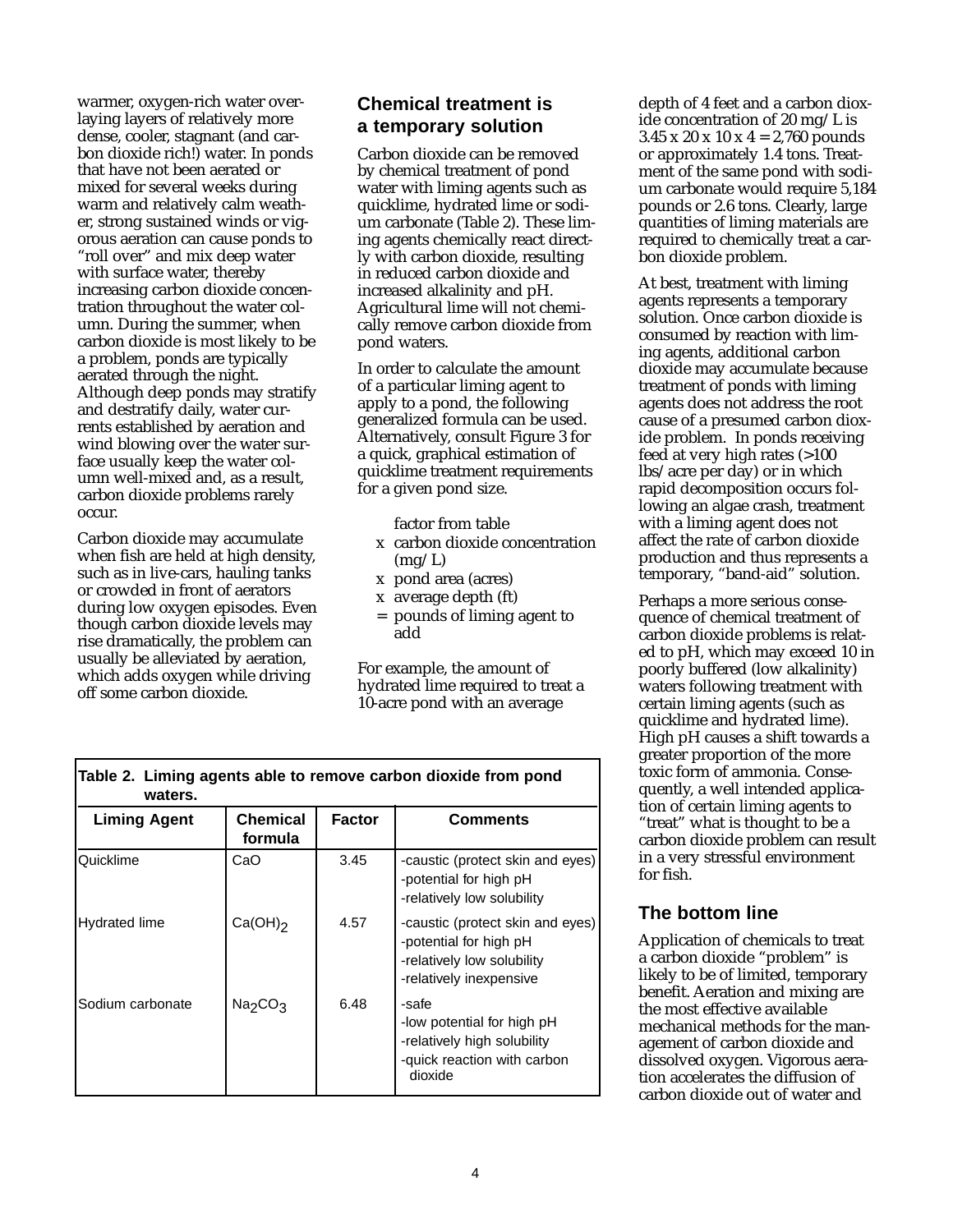

*Figure 3. A graphical technique for estimation of quicklime required to neutralize carbon dioxide.*

mixing will prevent or minimize the establishment of a carbon dioxide-rich layer of water near the pond bottom. Maintaining a moderate plankton density (Secchi disk visibility between 6-12") will maximize the biological uptake of carbon dioxide.

A clear determination of a carbon dioxide problem is required prior to any treatment. If a carbon dioxide problem is suspected, other water quality variables (particularly dissolved oxygen and ammonia) should be evaluated before attempting any treatment.

The toxicity of carbon dioxide increases as dissolved oxygen concentration declines. Often, the problem can be traced to something other than carbon dioxide.

The work reported in this publication was supported in part by the Southern Regional Aquaculture Center through Grant No. 94-38500-0045 from the United States Department of Agriculture.